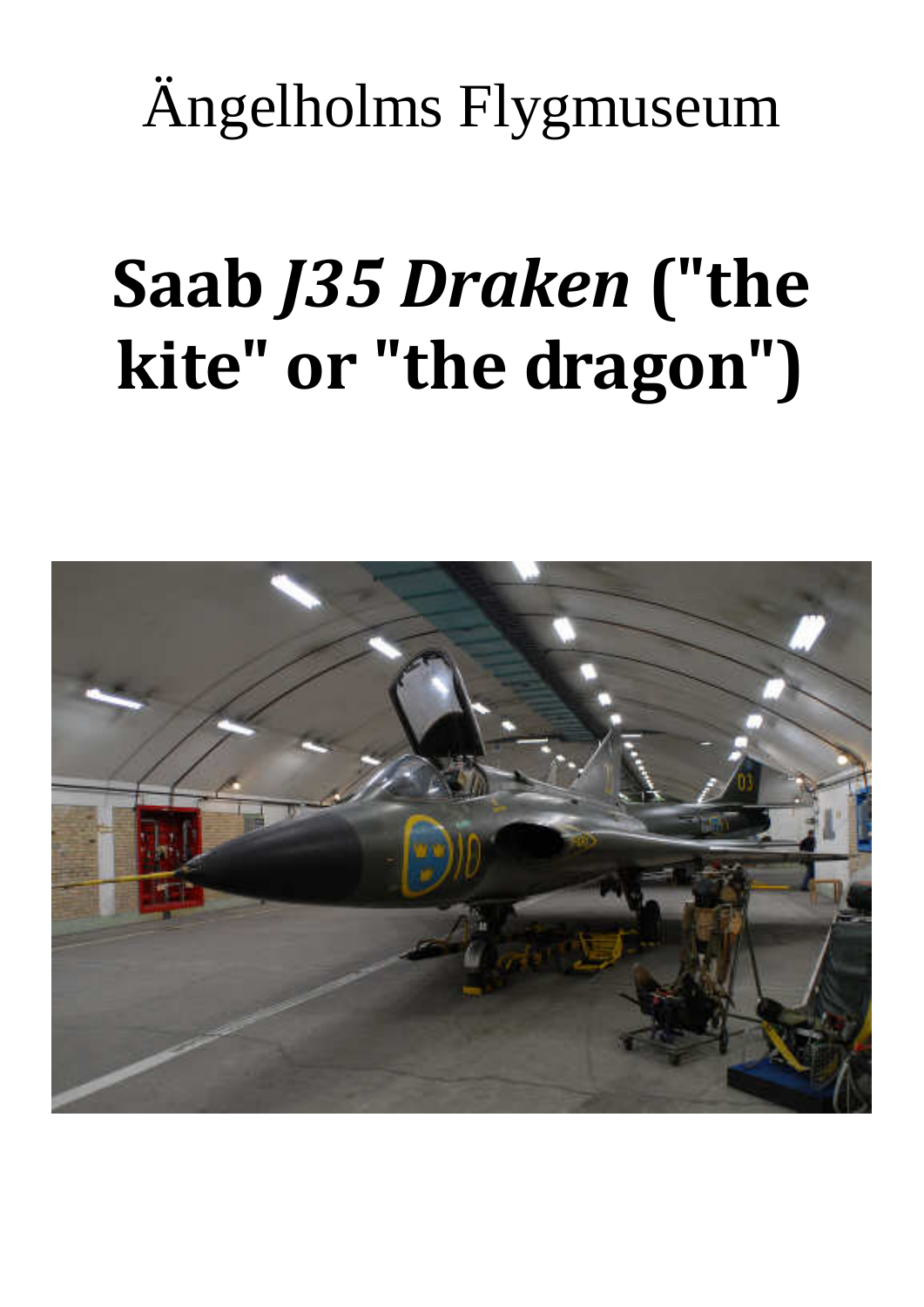## Operational History

Although not designed to be a dogfighter, *the* **J 35 Draken** *proved to have good instantaneous turn capability and was a very capable fighter*. *The double-delta shape was so revolutionary that it warranted the only sub-scale test aircraft built in Sweden*: the Saab 210, unofficially nicknamed "**Lilldraken**" (*the little kite*). The Saab 210 tested the concept of the double delta, first flying on 21 January 1952. The 210's successful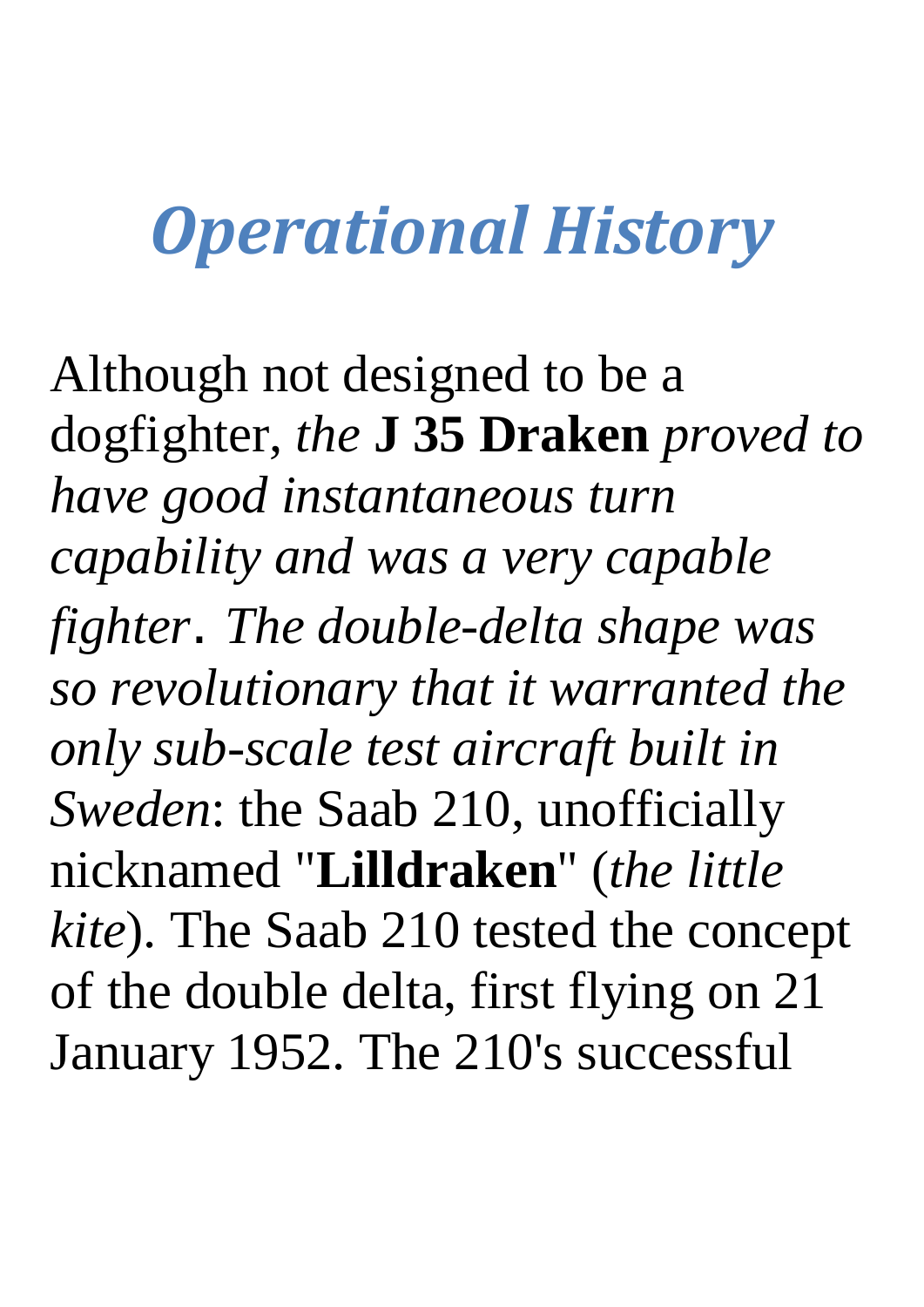testing results led to an order for three full-size Draken prototypes. The first prototype, not fitted with an afterburner, made its maiden flight on 25 October 1955.



## **Saab 210 "Lilldraken" (the little kite)**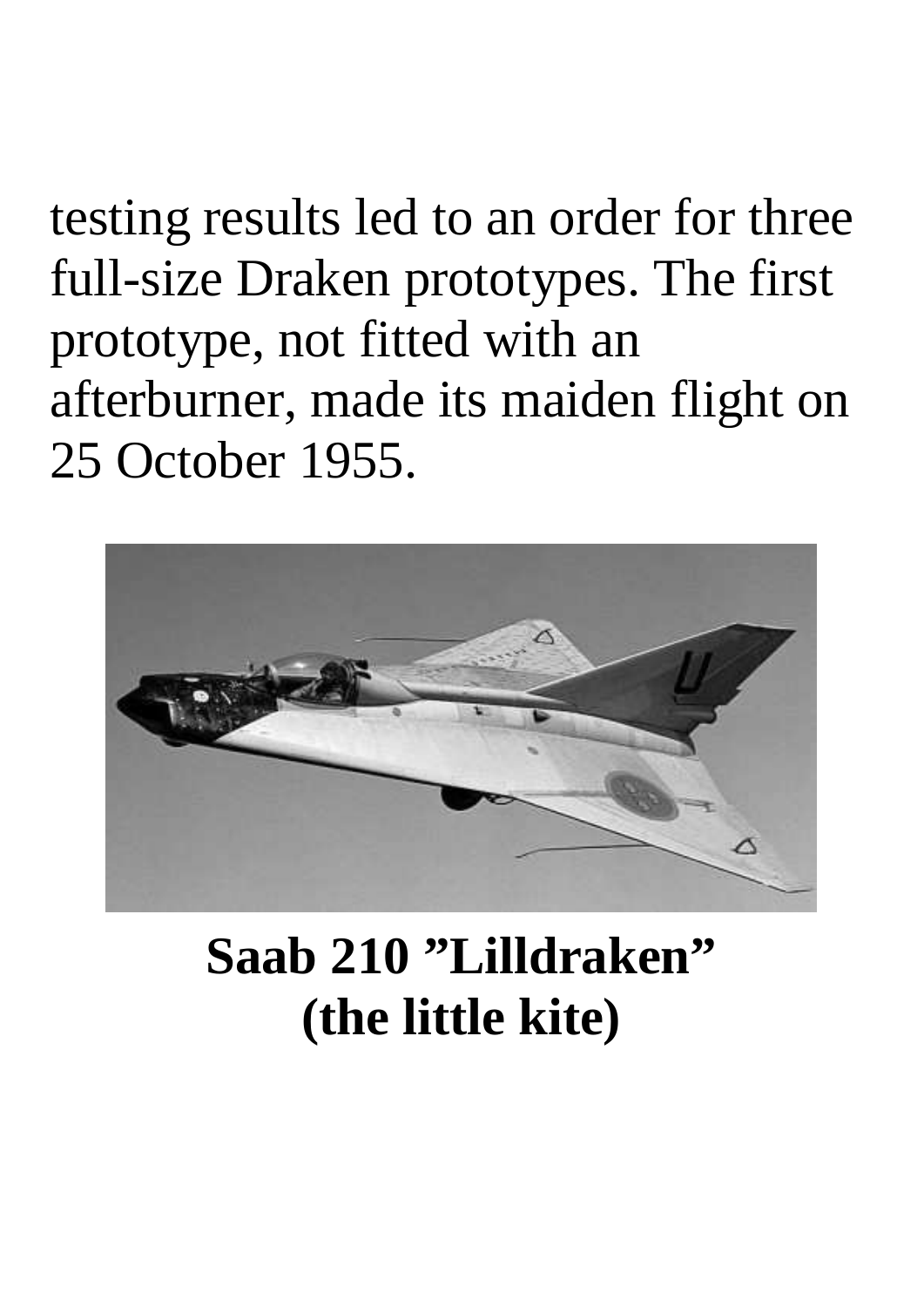It entered service in 1960 with the Swedish Air Force; 644 Saab Draken were built for Sweden as well as other European nations.

Sweden's Draken fleet came in *six different variants* while two Draken models were offered for export. The early models were intended purely for air defence.

*The last model built was the J 35F, the final variant to remain in Swedish service. These aircraft were retired in the 1990s and replaced by the Saab Gripen.*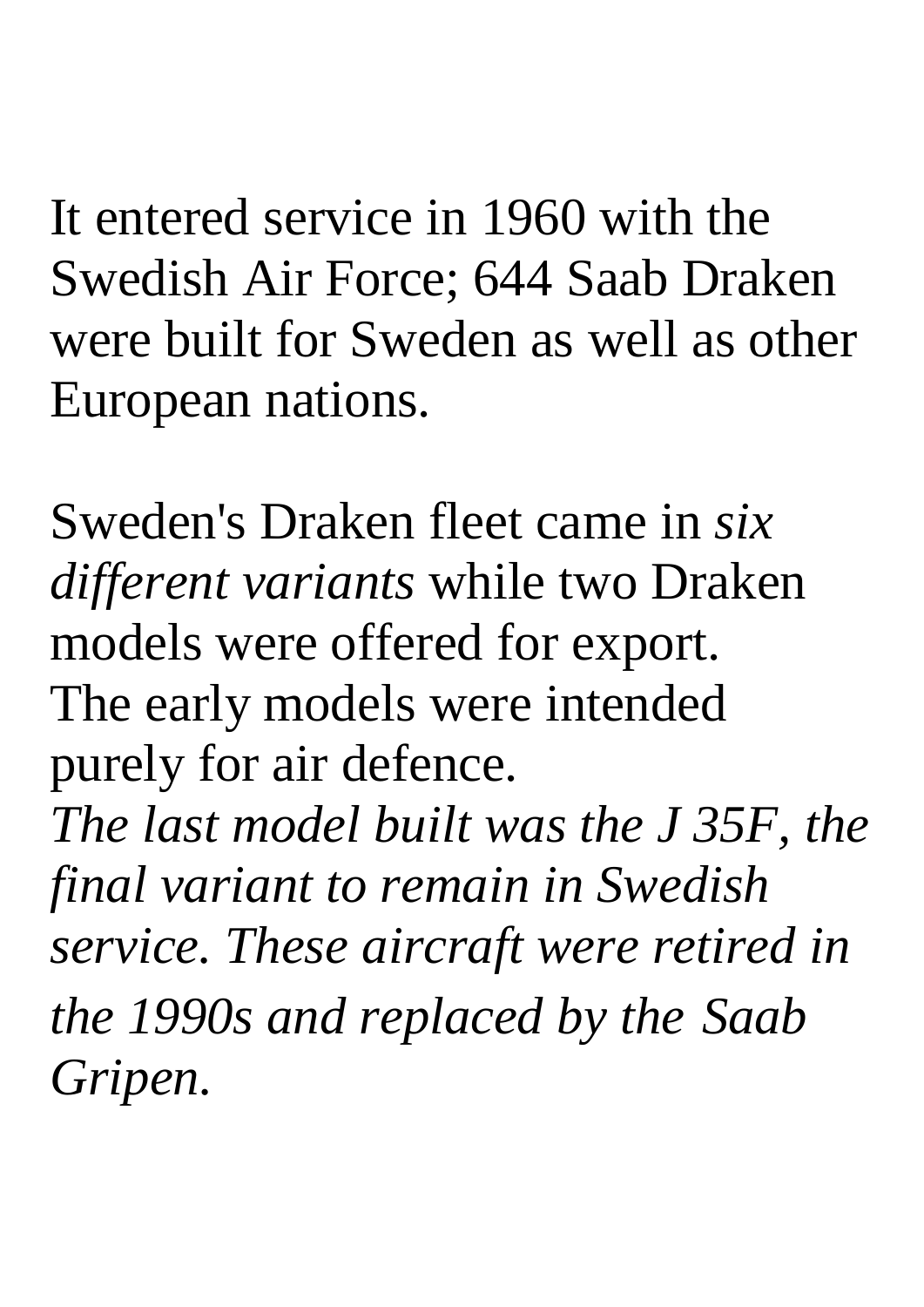The J 35 Draken design underwent several upgrades. *The last was the J 35J version, in the late 1980s*, although by then, the Draken had been almost totally replaced by the Saab 37 Viggen in Swedish service. The J 35J was a service-life extension program since the delivery of the new Saab JAS 39 Gripen was still in the development stage and suffering from delivery delays. The extension program was to keep the Draken flying into the 2000s, but due to cutbacks and high maintenance costs the Draken was eventually phased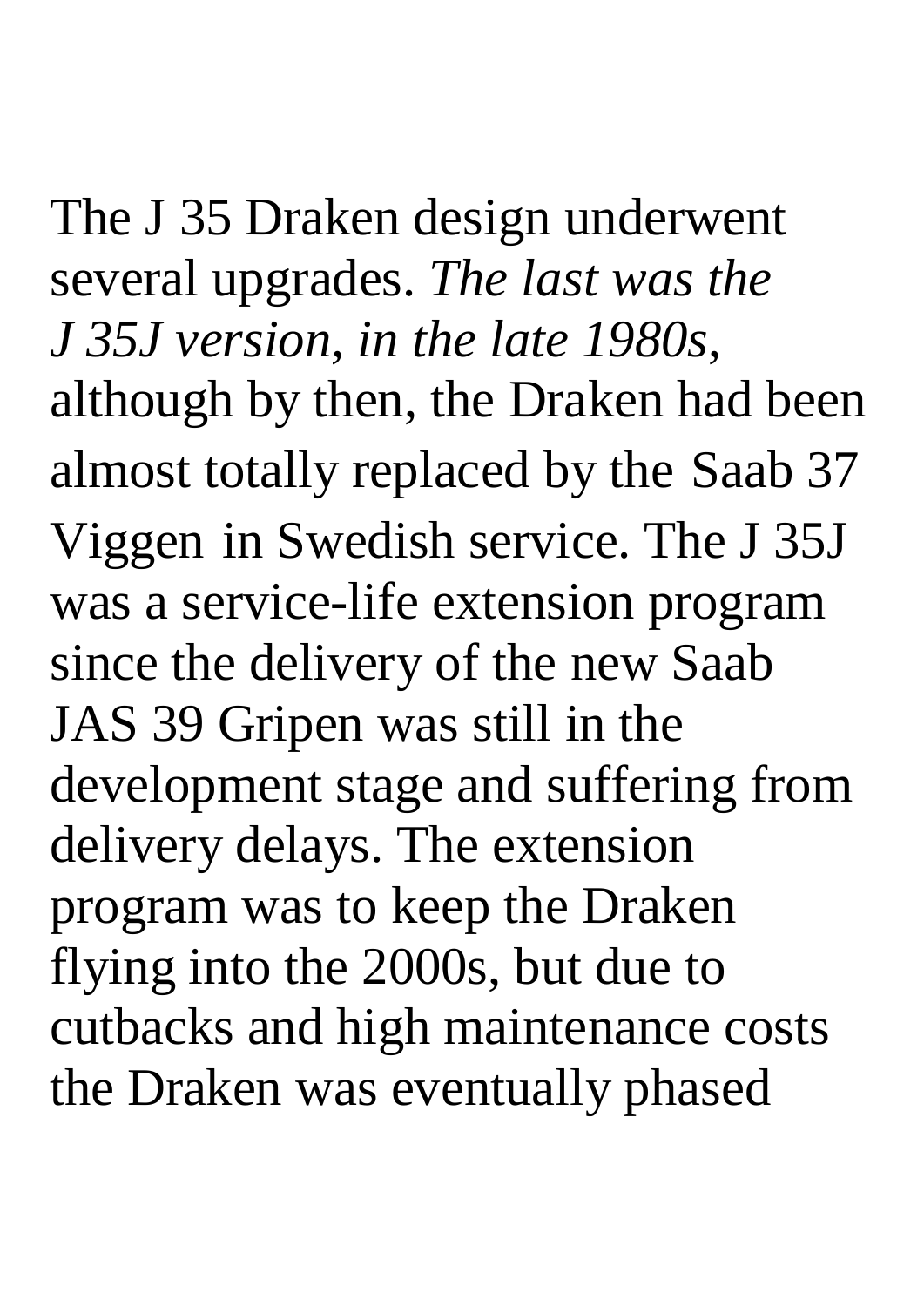out.

*The Swedish Drakens were officially retired in December 1998*, although the type remains in limited numbers in both military and civilian versions.

Export customers includeed Denmark and Finland. In 1985, the Austrian Air Force purchased 24 J 35D s reconditioned by Saab, designated J 35Ö. All Drakens are interceptors with

limited air-to-ground capability, with the sole exception of the Danish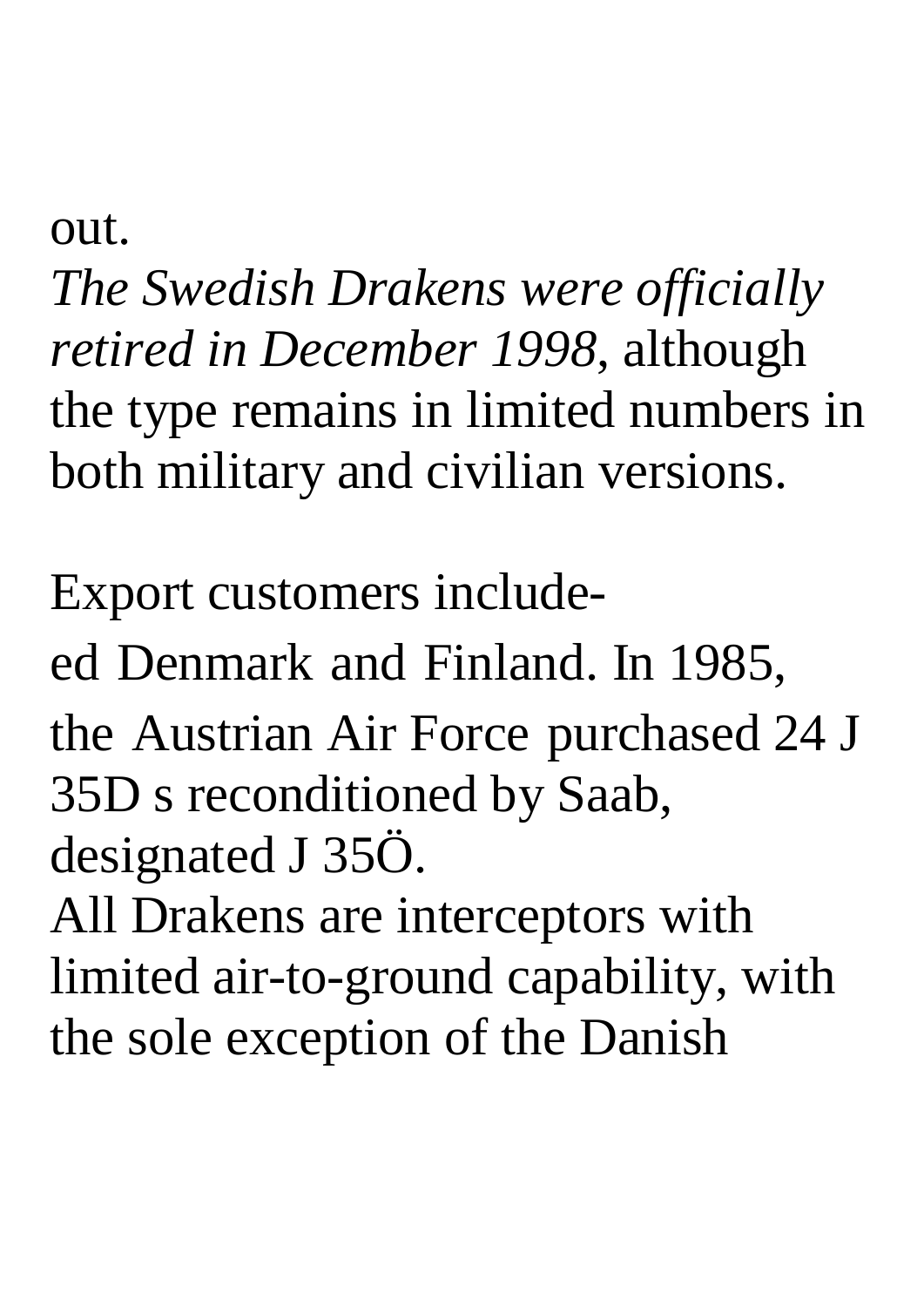Drakens, which are strike aircraft capable of carry-ing AGM-12 Bullpup missiles, advanced "jammers", and increased internal and external fuel stores. The Danish Drakens are so far the heaviest of the series to have been in service. Danish F-35 aircraft were retired in 1993. Finland updated its 35XS fleet with new avionics, cockpit displays, navigational/attack systems

and electronic

countermeasures during the 1990s but finally retired the Draken in 2000.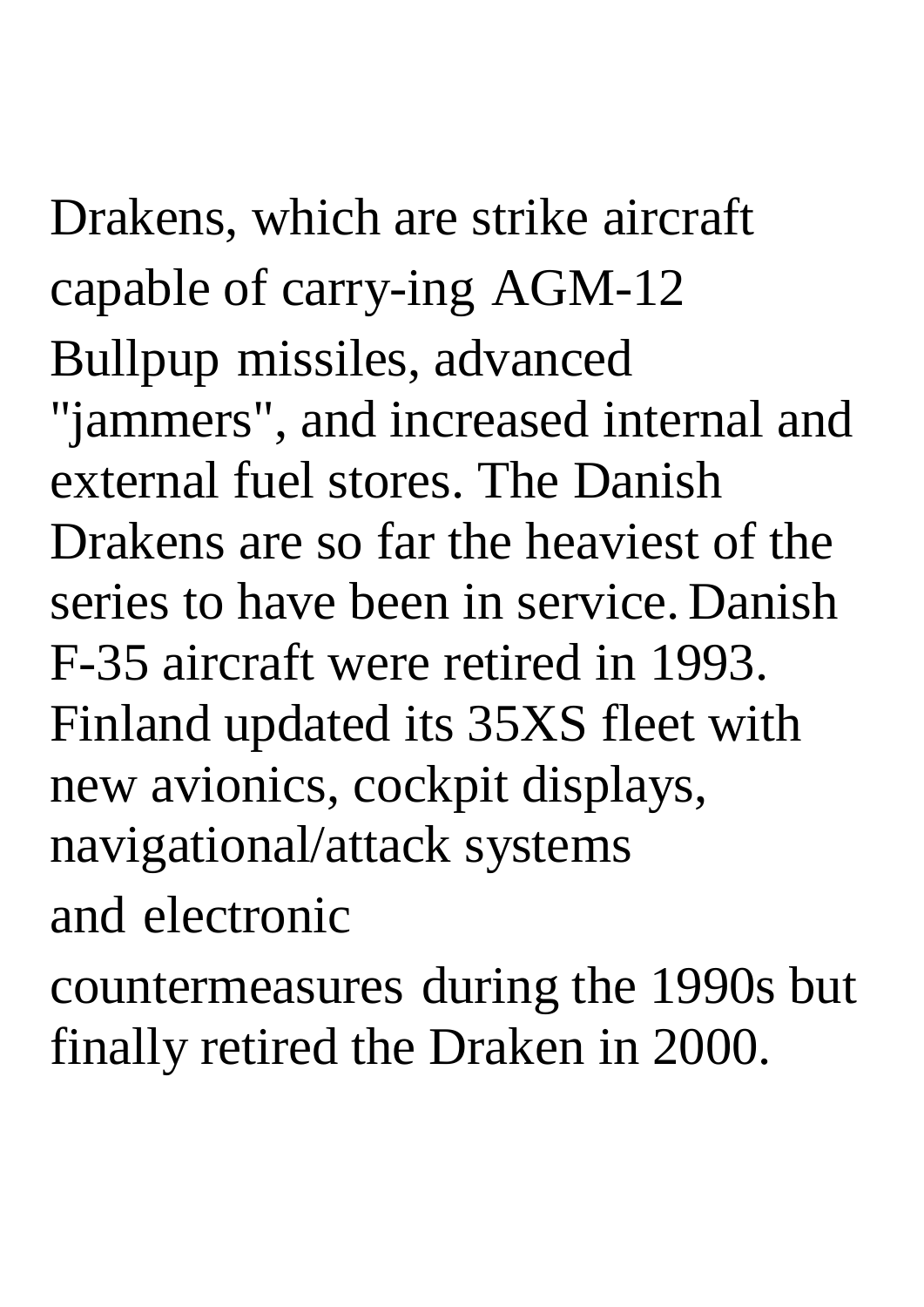Austria was the last country to operate the Draken in military service. They bought refur-bished J 35D which was the last Austrian Air Force fighter with two internal cannon due to the restriction in the Austrian State Treaty of 1955 of not being allowed to carry air-to-air missiles. This restriction was dropped in 1993 due to airspace violations from the nearby Yugoslavian internal conflict on its southern border, AIM-9 Sidewinder missiles were purchased. These Drakens were retired in 2005, when